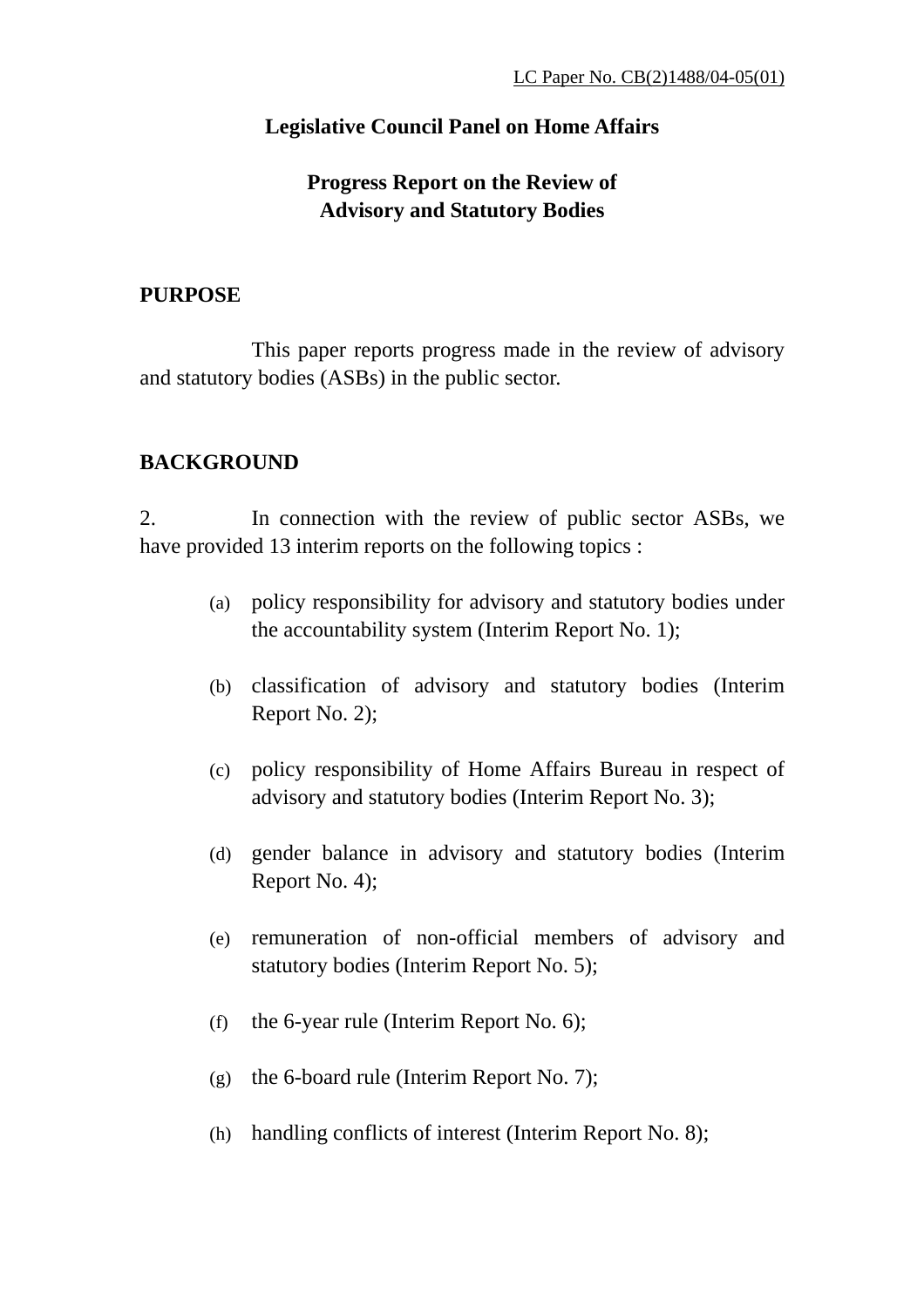- (i) diversity in appointments to advisory and statutory bodies (Interim Report No. 9);
- (j) review of the Central Personality Index System (Interim Report No. 10);
- (k) review of non-departmental public bodies (Interim Report No. 11);
- (l) proposal for the establishment of a consultative forum (Interim Report No. 12); and
- (m) progress report on the establishment of the Public Affairs Forum (Interim Report No. 13).

## **PROGRESS**

### **Gender Balance**

3. The Government is committed to enhancing the participation of women in the work of public sector ASBs. In this connection, we have set an initial working target of at least 25% for each gender for the purpose of appointing non-official members of ASBs. As at 31 March 2005, 1 888 (24.3%) of the 7 761 appointed non-official post holders were women, compared with a women participation rate of 22.6% (1 764 female post holders) in March 2004. We plan to raise the gender benchmark in the longer term in line with international norms.

### **The 6-year Rule**

4. As a general rule, a non-official member of an ASB should not serve more than six years in any one capacity (the 6-year rule). In this connection, the Home Affairs Bureau issued a circular memorandum in October 2004 to all bureaux and departments reminding them of the need to comply with the 6-year rule in the appointment of non-official members to ASBs. As at 31 March 2005, 1 408 (18.1%) out of the 7 761 non-official posts of ASBs were taken up by appointed members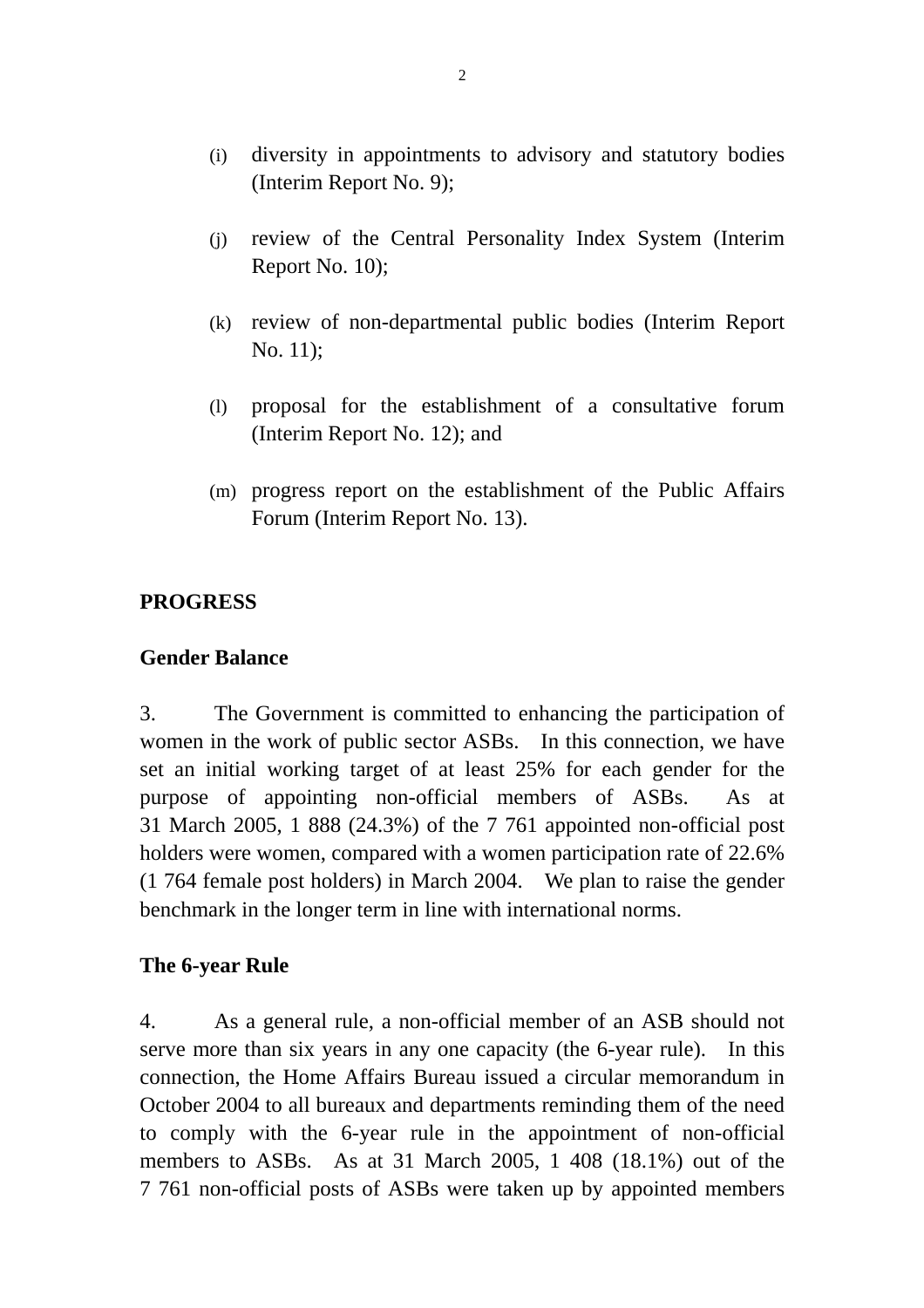who have served in the same post for over six years. The non-compliance rate as at 31 March 2004 was 1 695 (21.7%) of 7 811 posts. The detailed figures on non-compliance with the 6-year rule are as follows :

|                     | Number of Post Holders |                     |  |
|---------------------|------------------------|---------------------|--|
| Duration of service | Position               | Position            |  |
|                     | as at 31 March 2004    | as at 31 March 2005 |  |
| Over 10 years       | 272                    | 461                 |  |
| Over 9 years        | 764                    | 629                 |  |
| Over 8 years        | 997                    | 891                 |  |
| Over 7 years        | 1 3 1 3                | 1 1 5 1             |  |
| Over 6 years        | 1695                   | 1408                |  |

### **The 6-board Rule**

5. As a general rule, a person should not serve as a member on more than six boards/committees (the 6-board rule). In this regard, the Home Affairs Bureau issued a circular memorandum in October 2004 to all bureaux and departments reminding them of the need to comply with the 6-board rule in the appointment of non-official members to ASBs. As at 31 March 2005, 21 out of the 5 112 non-official members appointed to ASBs were serving on more than six boards/committees. The non-compliance rate as at 31 March 2004 was 45 out of the 5 025 ASB members. The detailed figures on non-compliance with the 6-board rule are as follows :

|                   | Number of members     |                             |  |
|-------------------|-----------------------|-----------------------------|--|
| No. of            | Position              | Position                    |  |
| boards/committees | as at 31 March 2004   | as at 31 March 2005         |  |
| served            |                       |                             |  |
|                   | 24                    | 10                          |  |
| 8                 | 13                    | g                           |  |
|                   |                       | $\mathcal{D}_{\mathcal{A}}$ |  |
| 10                | $\mathcal{D}_{\cdot}$ |                             |  |
|                   |                       |                             |  |
| 12                | $\overline{2}$        |                             |  |
| Total             |                       |                             |  |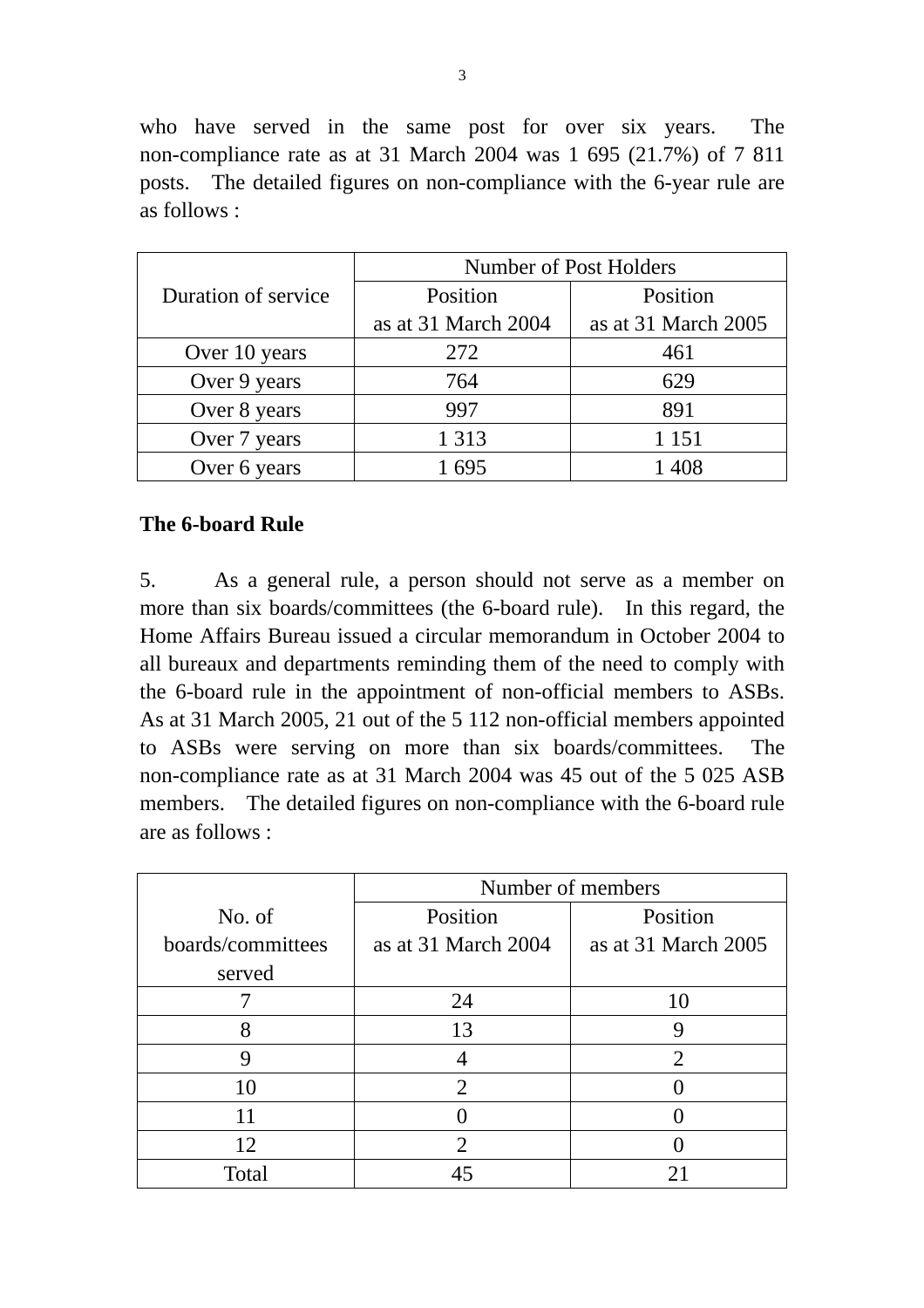## **Review of the Central Personality Index System**

6. The Home Affairs Bureau maintains a Central Personality Index database which contains the personal data of political personalities, community leaders, persons who are prepared to serve on public sector ASBs and persons who have been given an award under the honours system in Hong Kong. In this regard, a person will be asked to complete a curriculum vitae (CV) form before his/her personal data are included in the database. The existing CV form (at Annex 1) has been in use since 1997. We have recently conducted a review of the CV form to ensure that the information collected meets the needs for appointment. In conducting the review, we have regard to the need to comply with the provisions and the Personal Data (Privacy) Ordinance as well as the following principles :

- (a) the personal data requested on the CV form should be on a need-to-know basis;
- (b) requests for sensitive personal data should be minimal.

7. The new CV form which we intend to put into use with effect from June 2005 is at Annex 2. The changes made to the existing CV form are summarized in the table at Annex 3. As foreshadowed in Interim Report No. 10, we shall introduce a new item in the CV form for disclosing a person's affiliations to political parties/political groups. The provision of this piece of information would however be on an optional basis. We have also taken the opportunity to refine the "Points to Note" of the existing CV form to improve its clarity with regard to the use of personal data. As for the disclosure of personal data to the public, in addition to "occupation/profession" and "community service on Government boards and committees" which may currently be disclosed to the public, the "current employment" of a person may be disclosed to the public in future.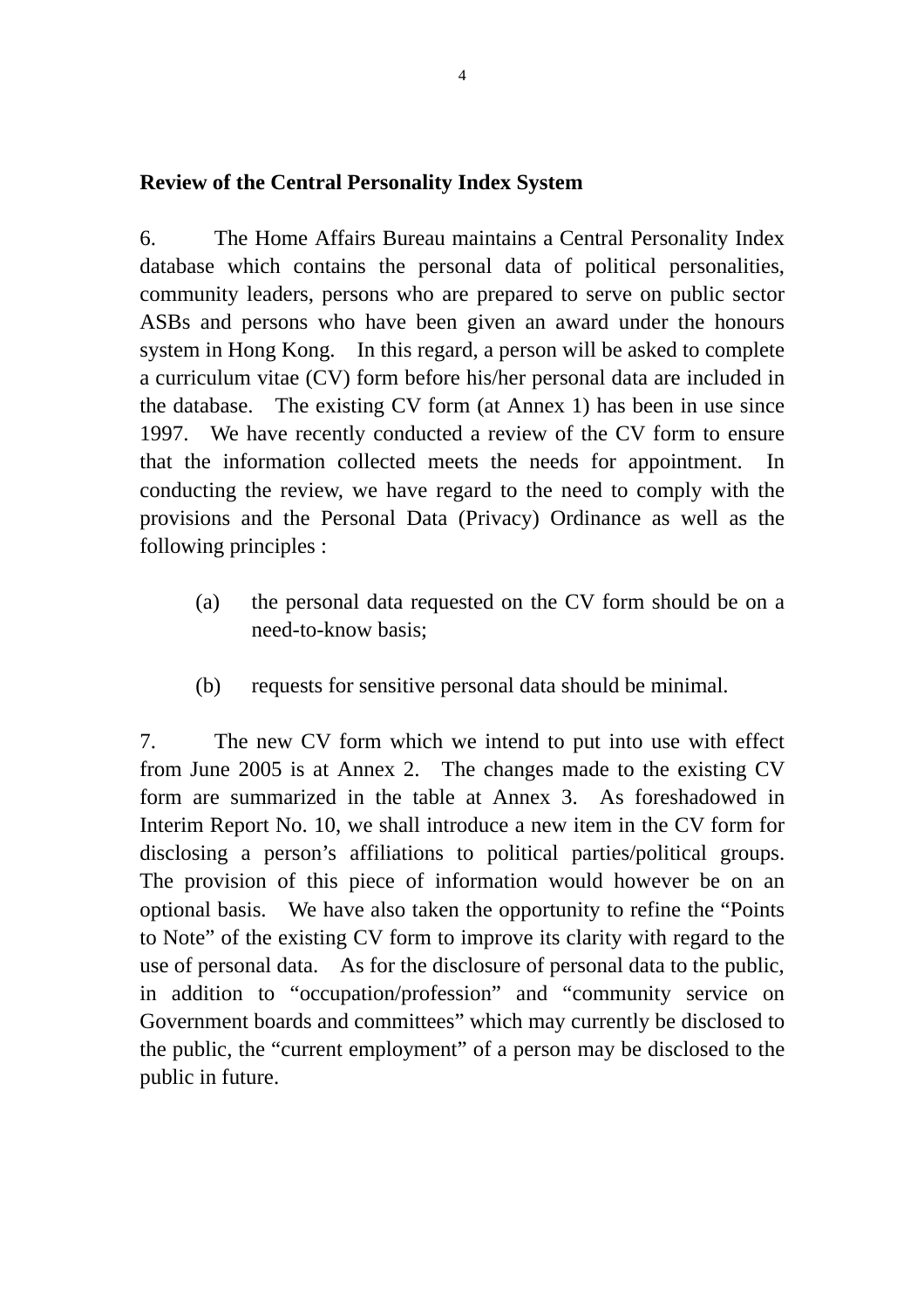## **Public Affairs Forum**

8. The Home Affairs Bureau set up on 10 March 2005 the Public Affairs Forum (the Forum), a consultative forum to advise the Government on major public issues in Hong Kong. As at 1 May, we have recruited 524 Forum members, and 148 (28%) of these appointed members are women.

9. The Forum operates mainly through a dedicated website which provides a platform for exchange of views among members of the Forum. Since its launch on 10 March, there were over 7 300 visits to the Forum website. Five discussion topics and 18 on-line polls have been posted on the website for discussion by Forum members. Over 400 messages have been posted on the website.

## **WAY FORWARD**

10. We shall continue with the review and submit further interim reports on individual topics at future meetings.

## **ADVICE SOUGHT**

11. Members are invited to note the contents of this paper.

Home Affairs Bureau 3 May 2005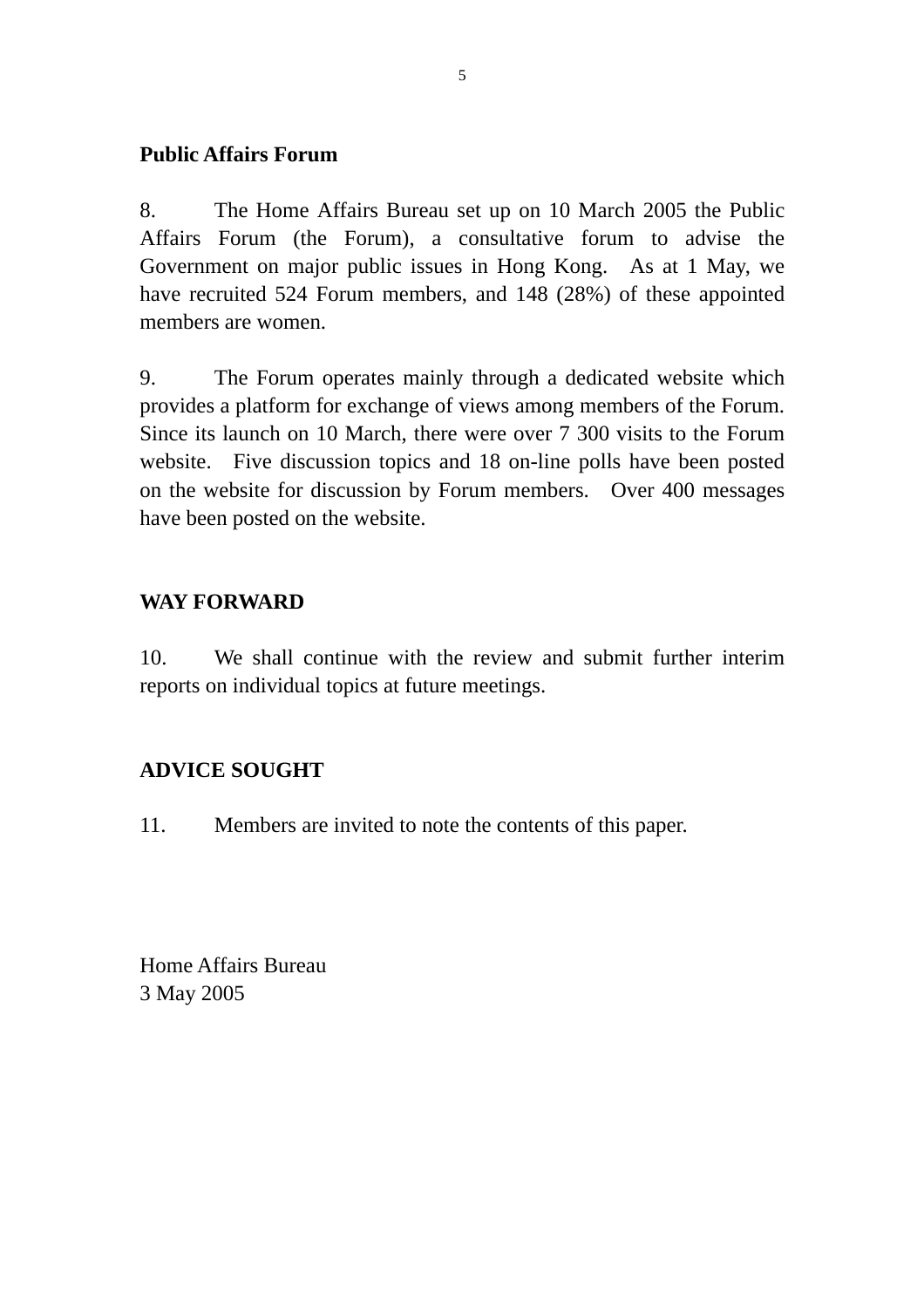## 個人履歷表(私人及機密) **CURRICULUM VITAE FORM OF INDIVIDUAL (PRIVATE AND CONFIDENTIAL)**

| 請塡妥本表格並交回:       |
|------------------|
| 香港灣仔軒尼詩道130號     |
| 修頓中心31樓          |
| 民政事務局個人檔案部       |
| (經辦人:行政主任(個人檔案)) |

Please complete and return to : Secretary for Home Affairs (Attention: Executive Officer (Personality Index)) Personality Index Section Home Affairs Bureau 31/F Southorn Centre 130 Hennessy Road Wan Chai Hong Kong 相 片 **Photo** 

### 填寫本履歷表前,請先細閱第四頁的須知事項。爲方便將資料輸入電腦,請盡可能以英文填寫。 *Please read the Points to Note on page 4 carefully before you complete this curriculum vitae form.*

| 香港身份證號碼<br>HK Identity Card No.:                                                             | 稱謂:*先生/女士/太太/小姐/博士/醫生/教授/牧師/其他:<br>Title: *Mr/Ms/Mrs/Miss/Dr/Prof/Rev/Others:           |  |
|----------------------------------------------------------------------------------------------|-----------------------------------------------------------------------------------------|--|
| 中 文 姓 名<br>Name in Chinese:                                                                  | 英文姓名 Name in English:                                                                   |  |
| 中 文 姓 名 電 碼<br>Chinese Name in Code:                                                         | 姓 氏 Surname<br>名 Given Name<br>姓氏以大楷填寫 Surname in BLOCK CAPITALS                        |  |
| 獲頒勳銜及獎章(包括獲委任爲太平紳士)<br>Honours and Awards (including appointment as Justice of the Peace):   | 頒 授 /委 任 日 期<br>Date of Award/Appointment:                                              |  |
| 出生地點 Place of Birth:                                                                         | 國籍 Nationality:                                                                         |  |
| 性別:*男/女<br>出生日期<br>$Sex : *M/F$<br>Date of Birth:<br>$\Box$ Day<br>月Month<br>年Year           | 婚姻狀況: *未婚/已婚/離婚/分居/喪偶<br>Marital Status: *Single/Married/Divorced/Separated/Widowed     |  |
| 配偶英文姓名<br>Name of Spouse in English:                                                         | 配偶中文姓名<br>Name of Spouse in Chinese:                                                    |  |
| 姓 氏 Surname<br>名 Given Name<br>配偶中文姓名電碼                                                      | 配偶香港身份證號碼<br>HK Identity Card No. of Spouse:                                            |  |
| Chinese Name of Spouse in Code:                                                              | 子女數目 No. of Children:                                                                   |  |
| 辦事處地址 Office Address:                                                                        | 住宅地址 Residential Address:                                                               |  |
| 電話號碼 Telephone No.:<br>傳真號碼 Facsimile No.:                                                   | 電話號碼 Telephone No.:<br>傳真號碼 Facsimile No.:                                              |  |
| 電郵地址 Email Address:                                                                          | 電郵地址 Email Address:                                                                     |  |
| 請以 *辦事處 / 住宅 地址作爲郵寄地址。 Please use the * office / residential address as the mailing address. |                                                                                         |  |
| 職業 Occupation/Profession (註釋1 Explanatory Note 1):                                           |                                                                                         |  |
| 公司 Company / 機構 Organization:<br>職銜 Post Title:                                              | 業務性質 Nature of Business: +                                                              |  |
| 其他Others (請註明 please specify):                                                               | 能講或能寫的語言/方言 Languages/Dialects:*中文 Chinese / 英文 English / 廣東話 Cantonese / 普通話 Putonghua |  |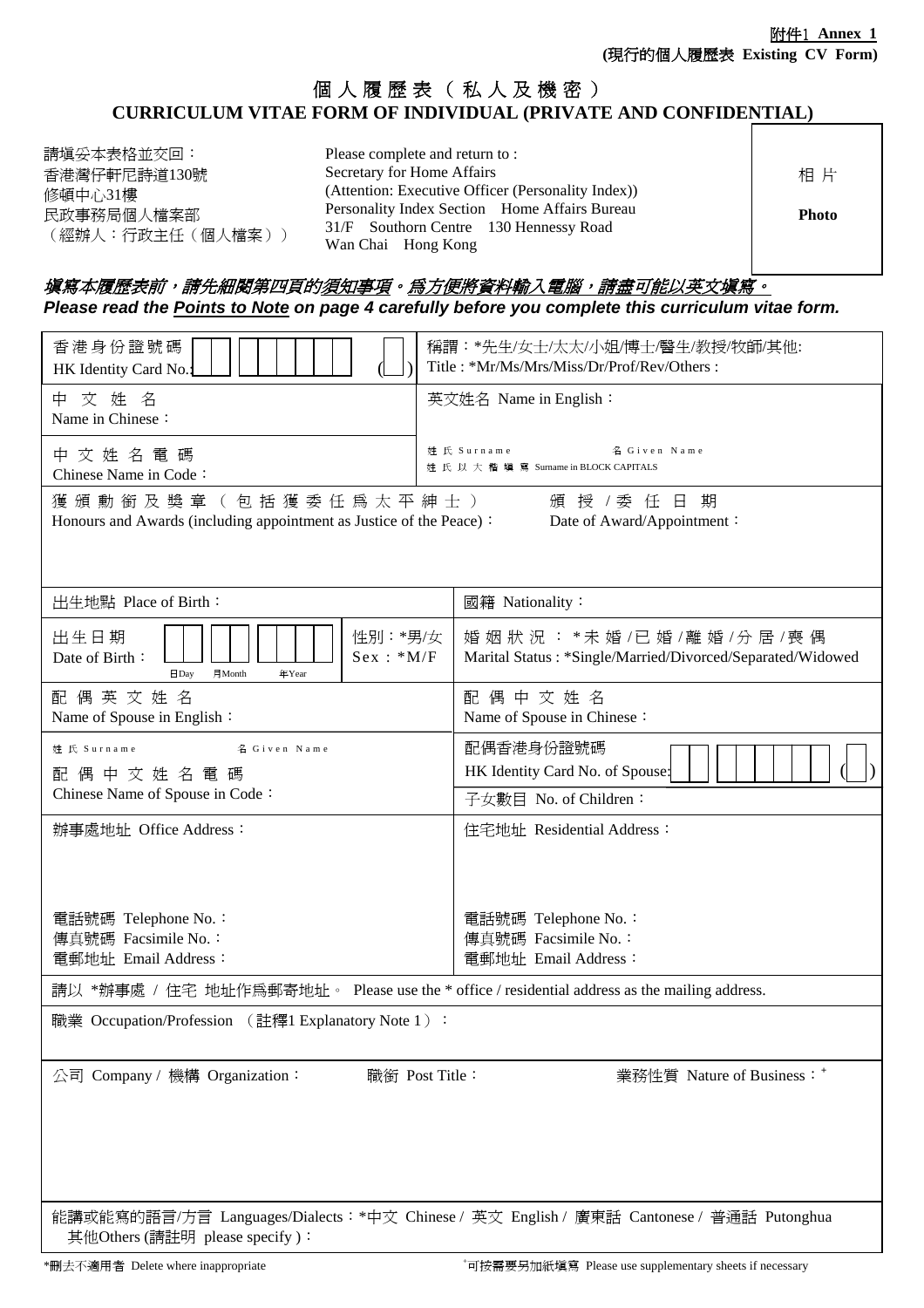|                          | 教育程度 Educational Level:* 小學 Primary / 中學 Secondary/ 大專 Post-Secondary/ 大學 University |
|--------------------------|--------------------------------------------------------------------------------------|
| 曾就讀的學校 Schools Attended: |                                                                                      |

獲取資格 Qualifications Attained:

有興趣關注的事項 Interests / 專業知識 Expertise (註釋2 Explanatory Note 2):

請註明你近親之中現出任政府委員會成員的姓名: Please indicate the name(s) of your next of kin who is / are serving on Government boards and committees:

| 在政府委員會的社會服務+<br><b>Community Service on Government Boards and Committees<sup>+</sup></b> |                                             |                                                                                           |      |
|------------------------------------------------------------------------------------------|---------------------------------------------|-------------------------------------------------------------------------------------------|------|
| 委員會名稱                                                                                    | 現任/曾任職位(註釋3)<br>Capacity in which you are   | 日期 Date<br>$(\exists \, \mathrm{day}/\exists \, \mathrm{month}/\negthinspace\mathrm{xy})$ |      |
| Name of Board/Committee                                                                  | serving/have served<br>(Explanatory Note 3) | 由 From                                                                                    | 至 To |
|                                                                                          |                                             |                                                                                           |      |
|                                                                                          |                                             |                                                                                           |      |
|                                                                                          |                                             |                                                                                           |      |
|                                                                                          |                                             |                                                                                           |      |
|                                                                                          |                                             |                                                                                           |      |
|                                                                                          |                                             |                                                                                           |      |
|                                                                                          |                                             |                                                                                           |      |
|                                                                                          |                                             |                                                                                           |      |
|                                                                                          |                                             |                                                                                           |      |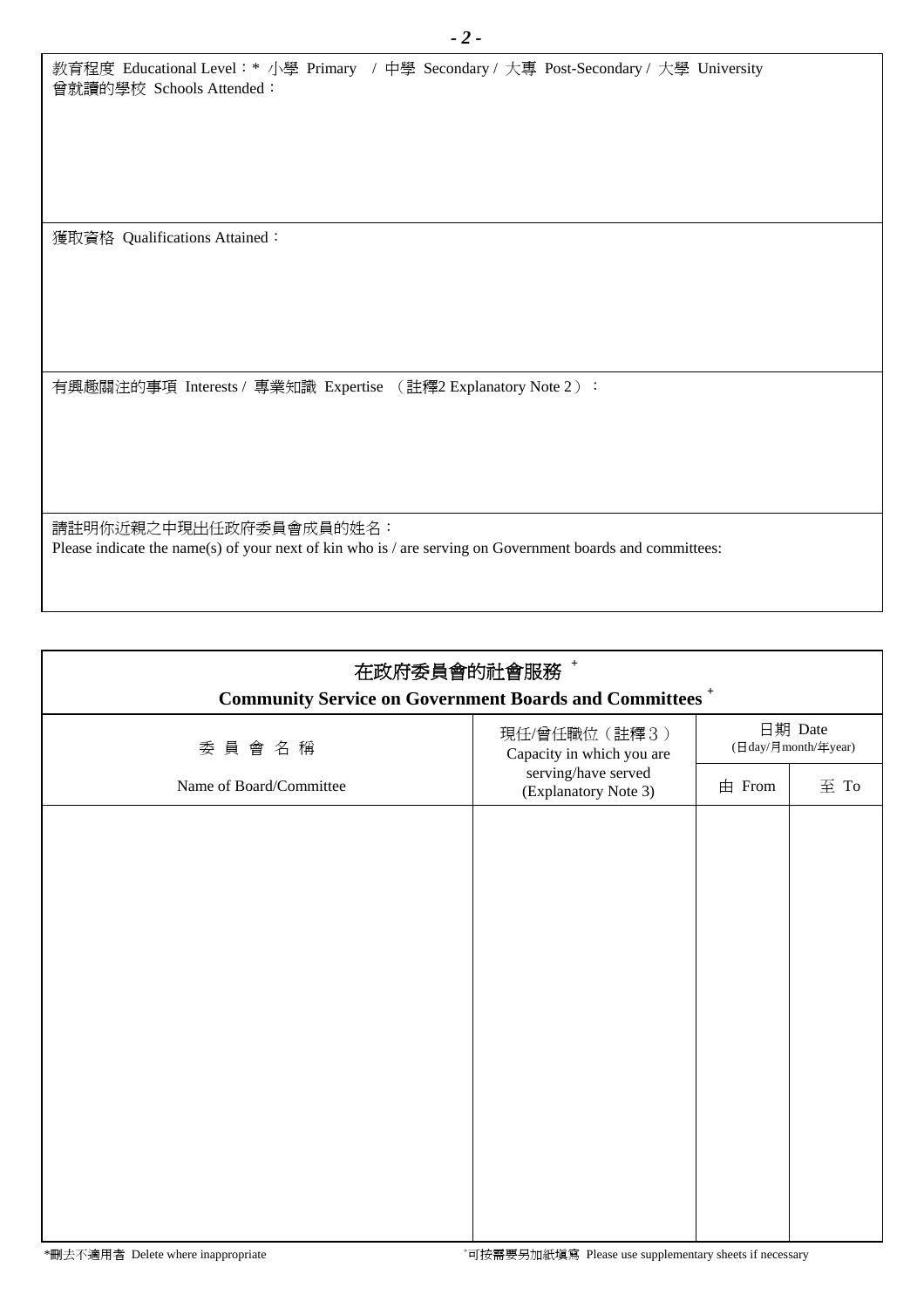| 在志願團體、行業組織、社區組織及政治組織的社會服務(政府委員會除外)+<br>Community Service on voluntary agencies, trade, community and political organizations<br>(other than Government Boards and Committees) <sup>+</sup> |                                             |          |      |  |
|--------------------------------------------------------------------------------------------------------------------------------------------------------------------------------------------|---------------------------------------------|----------|------|--|
| 團體 /活動名稱                                                                                                                                                                                   | 現任/曾任職位(註釋3)<br>Capacity in which you are   | 日期 Date  |      |  |
| Name of Organization/Activity                                                                                                                                                              | serving/have served<br>(Explanatory Note 3) | $#$ From | 至 To |  |
|                                                                                                                                                                                            |                                             |          |      |  |
|                                                                                                                                                                                            |                                             |          |      |  |
|                                                                                                                                                                                            |                                             |          |      |  |
|                                                                                                                                                                                            |                                             |          |      |  |
|                                                                                                                                                                                            |                                             |          |      |  |
|                                                                                                                                                                                            |                                             |          |      |  |
|                                                                                                                                                                                            |                                             |          |      |  |
|                                                                                                                                                                                            |                                             |          |      |  |
|                                                                                                                                                                                            |                                             |          |      |  |
|                                                                                                                                                                                            |                                             |          |      |  |
|                                                                                                                                                                                            |                                             |          |      |  |

### 聲明 **DECLARATION**

本人已細閱第四頁的須知事項。本人謹此聲明,本人在此履歷表上所自願填報的個人資料,就 本人所知,均屬真確及最新的資料。本人明白並同意,此等個人資料可供作須知事項第1段所述目的之 用。

I have read the **POINTS TO NOTE** on page 4. I declare that the personal data voluntarily provided in this curriculum vitae form are accurate and up-to-date to the best of my knowledge. I agree and understand that such personal data can be used according to the purposes stated in paragraph 1 of the Points to Note.

| 簽署 Signature: |                               | 日期 Date: |
|---------------|-------------------------------|----------|
|               |                               |          |
|               | 姓名以正楷填寫 Name in BLOCK LETTERS |          |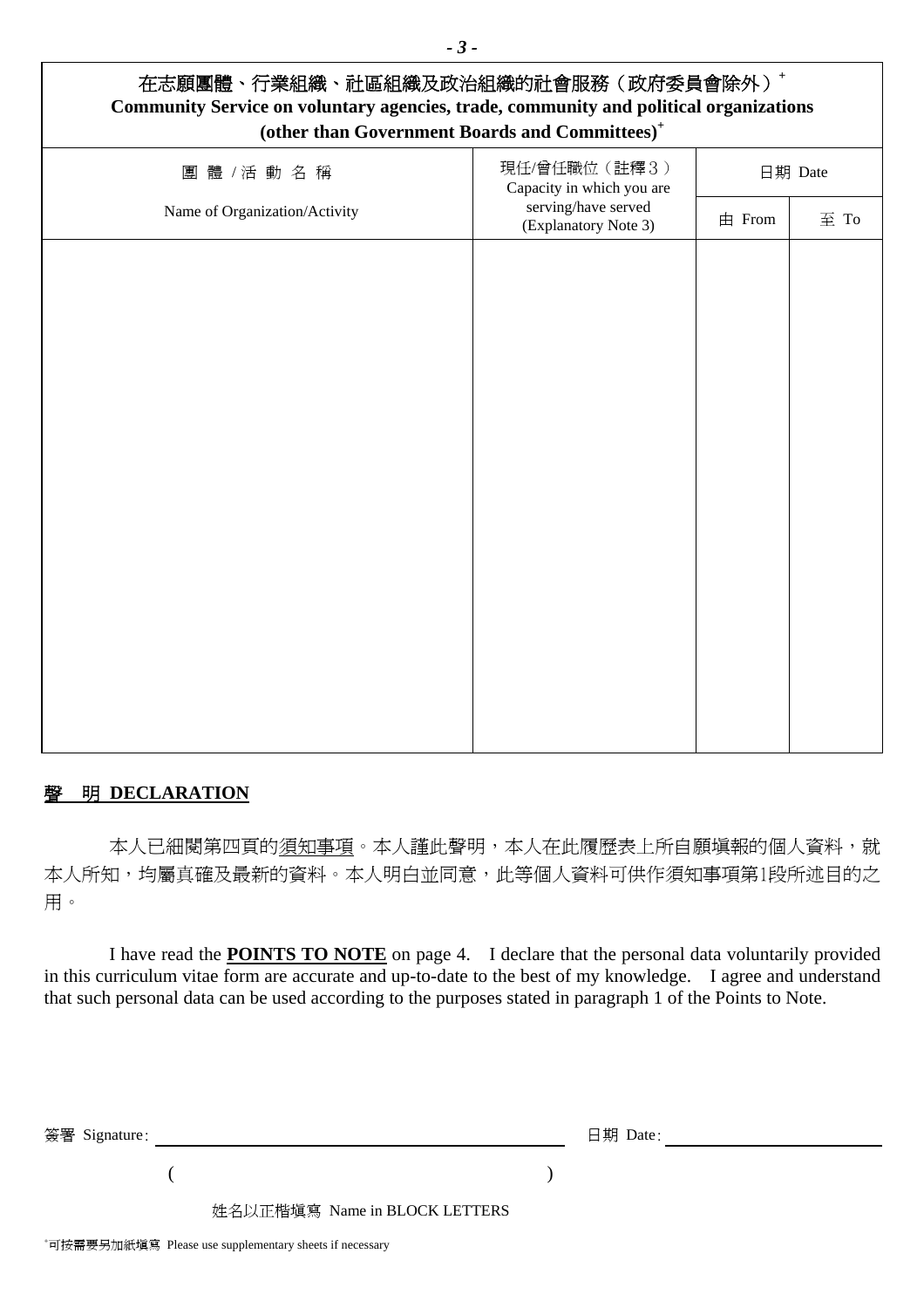### 須知事項

*- 4 -* 

#### 使 用 和透露 個人資料

1 . 你在本履歷表 所提供 的個人資料,將由政府 總 部民政事務局(本局) 保 存 。本局 除 可 使 用有關個 人資料外,還可將之透露給政府其他各局及部門,供作下列目的之用:

- (a) 與 政府委員會的委任有關的 活動;
- (b) 方便政府 與 你本人之 間 的 聯絡;
- (c) 方便頒授獎狀 /獎章( 若 有的話) ; 及 /或
- (d) 與上述 目 的 直 接 有關的用 途 。

你於「職業」及「在政府委員會的社會服務」欄內所填報的個人資料,也有可能被公開予公眾參閱。 除非獲得你的訂明同意或香港特別行政區的法律所容許, 否則你在本履歷表所提供的個人資料將不會 用作上述目的以外的用途。

### 取閱個人資料

2 . 你 有 權 :

- (a) 取 得 本 局 所保存 你個人資料的 複 本 ; 及
- (b) 如該等 資料不 準 確 , 要 求 作 出 所 需 的 改 正 。

#### 査詢

3. 凡與本履歷表所收集得的個人資料有關的一切查詢,可向以下人員提出:

香港灣仔軒尼詩道 130號 修頓中心 31樓 政 府 總 部民政事務局 行政主任(個人檔案) 電話: 2835 1575 【 電郵地址 : **eo\_pi@hab.gov.hk**】

#### 個 人 聲 明

4 . 請細閱 上 文 所 列 的須知事項。 如 對 其 內 容 有 任 何查詢 , 請 與上述 人 員 聯 絡 以便作出 澄 清 。 透 過 本 履歷表提供的個人資料,完全出於自願。你所提供的個人資料,將會依照個人資料(私隱)條例(第 486章)及須知的規定予以處理。請在表格第三頁的聲明內簽名,然後以夾附的信封,將填妥的表格 寄回民政事務局局長收。

### **POINTS TO NOTE**

#### **Use and Disclosure of Personal Data**

1. Please be informed that the personal data provided by means of this curriculum vitae form will be retained by Home Affairs Bureau, Government Secretariat. The personal data will be used by this Bureau and will be disclosed to other Government bureaux and departments for the following purposes:

- (a) activities relating to appointments to Government boards and committees;
- (b) to facilitate communication between Government and yourself;
- (c) to facilitate the granting of awards (if any); and/or
- (d) any other purpose directly related to the above purpose(s).

The personal data provided under the items of "Occupation/Profession" and "Community Service on Government Boards and Committees" may also be disclosed to the public for information. The personal data provided by means of this curriculum vitae form will not be used for purposes other than mentioned above unless you have given the voluntary and express consent or such use is permitted by the laws of Hong Kong Special Administrative Region.

### **Access to Personal Data**

- 2. Please be informed that you have the right:
	- (a) to obtain a printed copy of your personal data held by this Bureau; and
	- (b) to request that necessary correction(s) be made if such data is inaccurate.

#### **Enquiry**

3. All enquiries concerning personal data collected by means of this curriculum vitae form should be addressed to:

Executive Officer (Personality Index),

Home Affairs Bureau, Government Secretariat,

31/F, Southorn Centre, 130 Hennessy Road,

Wan Chai, Hong Kong.

Tel: 2835 1575 (Email Address : **eo\_pi@hab.gov.hk**)

#### **Declaration by Individual**

4. You are requested to read carefully the Points to Note set out above. If you have any enquiries concerning the Note, please contact the above mentioned officer for clarification. The provision of personal data by means of this curriculum vitae form is voluntary. Your personal data will be treated in compliance with the Personal Data (Privacy) Ordinance (Cap. 486) and the contents of the Note. Please sign the declaration on page 3 of the form and return the completed form to the Secretary for Home Affairs in the enclosed envelope.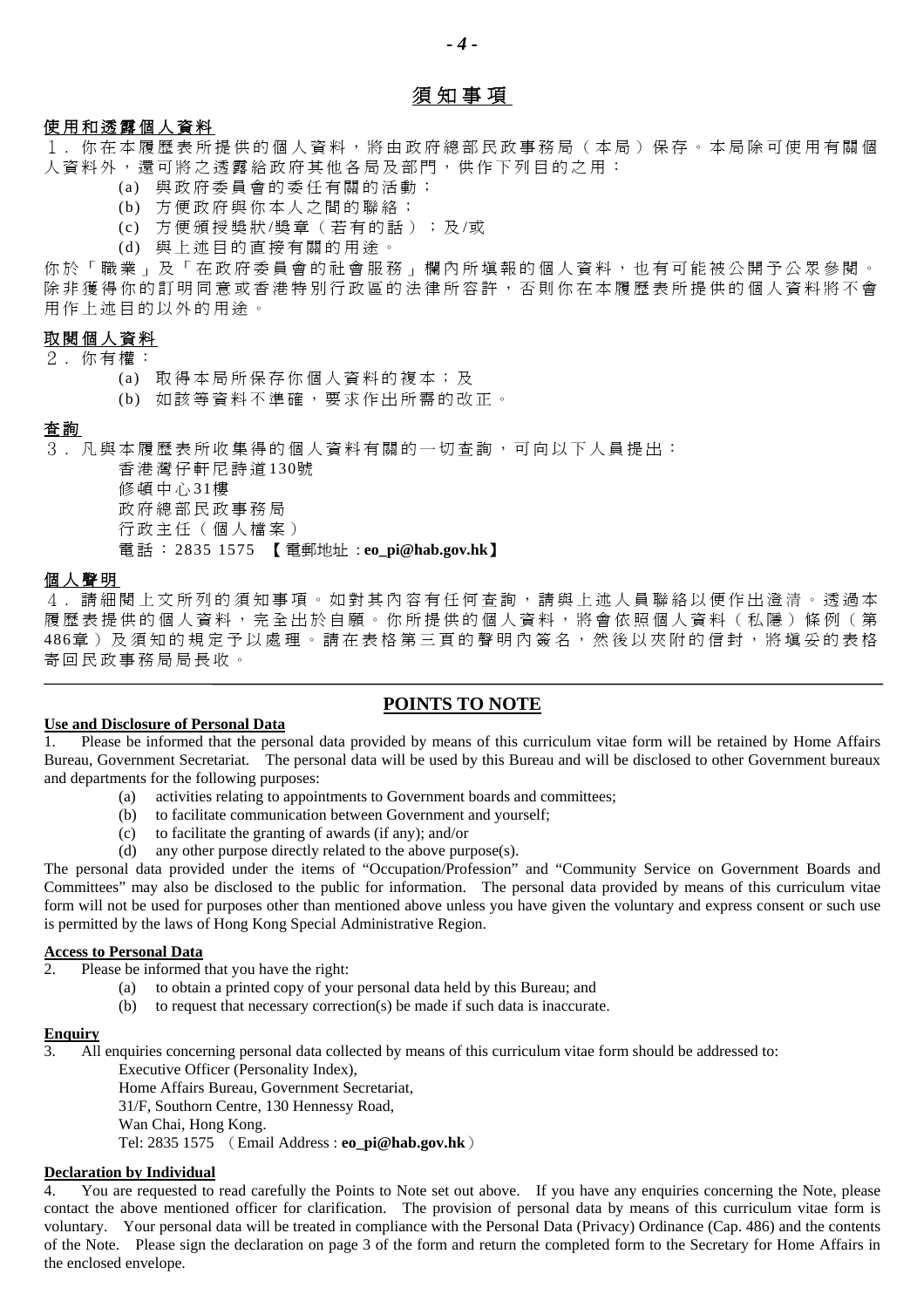# 註釋 **EXPLANATORY NOTE**

| (1) | <u>職業</u><br>Occupation/Profession     | 請在下列各項選擇 <u>一項</u> 最能代表你的職業:<br>Please choose one of the following items that can best describe your occupation/profession:                                                                                                                                                                                               |                                                                                                                                                               |
|-----|----------------------------------------|---------------------------------------------------------------------------------------------------------------------------------------------------------------------------------------------------------------------------------------------------------------------------------------------------------------------------|---------------------------------------------------------------------------------------------------------------------------------------------------------------|
|     |                                        |                                                                                                                                                                                                                                                                                                                           |                                                                                                                                                               |
|     |                                        | 會計界 accountancy                                                                                                                                                                                                                                                                                                           | 資訊科技界 information technology                                                                                                                                  |
|     |                                        | 漁農界 agriculture & fisheries                                                                                                                                                                                                                                                                                               | 保險業界 insurance                                                                                                                                                |
|     |                                        | 建築界 architectural                                                                                                                                                                                                                                                                                                         | 勞工界 (例如:工會幹事)                                                                                                                                                 |
|     |                                        | 銀行界 banking                                                                                                                                                                                                                                                                                                               | labour (e.g. executive of labour union)                                                                                                                       |
|     |                                        | 飲食界 catering                                                                                                                                                                                                                                                                                                              | 法律界 legal                                                                                                                                                     |
|     |                                        | 中醫界 chinese medicine                                                                                                                                                                                                                                                                                                      | 醫學界 medical                                                                                                                                                   |
|     |                                        | 商界〔例如:商會幹事〕commercial (e.g.                                                                                                                                                                                                                                                                                               | 演藝界 performing arts                                                                                                                                           |
|     |                                        | executive of chamber                                                                                                                                                                                                                                                                                                      | 藥劑界 pharmacist                                                                                                                                                |
|     |                                        | of commerce)                                                                                                                                                                                                                                                                                                              | 都市規劃界 planning                                                                                                                                                |
|     |                                        | 文化界 culture                                                                                                                                                                                                                                                                                                               | 出版界 publication                                                                                                                                               |
|     |                                        | 教育界 education                                                                                                                                                                                                                                                                                                             | 地產及建造界 real estate & construction                                                                                                                             |
|     |                                        | 工程界 engineering                                                                                                                                                                                                                                                                                                           | 宗教界 religious                                                                                                                                                 |
|     |                                        | 金融服務界〔包括股票、証券交易、期貨交                                                                                                                                                                                                                                                                                                       | 社會福利界 social welfare                                                                                                                                          |
|     |                                        | 易及金銀貿易等)                                                                                                                                                                                                                                                                                                                  | 體育界 sports                                                                                                                                                    |
|     |                                        | financial services (including stock exchange,                                                                                                                                                                                                                                                                             | 測量界 surveying                                                                                                                                                 |
|     |                                        | commodities                                                                                                                                                                                                                                                                                                               | 紡織及製衣界 textiles & garment                                                                                                                                     |
|     |                                        | trading and gold & silver exchange, etc)                                                                                                                                                                                                                                                                                  | 旅遊界 tourism                                                                                                                                                   |
|     |                                        | 衛生服務界 health services                                                                                                                                                                                                                                                                                                     | 航運交通界 transport                                                                                                                                               |
|     |                                        | 高等教育界 higher education                                                                                                                                                                                                                                                                                                    | 批發及零售界 wholesale & retail                                                                                                                                     |
|     |                                        | 酒店界 hotel                                                                                                                                                                                                                                                                                                                 | 其他 (請加以說明) others (please specify)                                                                                                                            |
|     |                                        | 進出口界 import & export                                                                                                                                                                                                                                                                                                      |                                                                                                                                                               |
|     |                                        | 工業界 industry                                                                                                                                                                                                                                                                                                              |                                                                                                                                                               |
| (2) | <b>Expertise</b>                       | 有興趣關注的事項 請註明你對下列那方面有興趣關注或有專業知識 (可選擇多於一項):<br>Interests / 專業知識 Please indicate your interests/expertise in any of the following fields.<br>(You may choose more than one item):<br>廣告 advertising<br>農業 agriculture<br>上訴委員會 appeal boards<br>藝術及文化 arts and culture<br>銀行及財經 banking and finance<br>兒童事務 children matters | 牌照事務 licensing<br>囚犯福利 prisoners' welfare<br>公共行政 public administration<br>公眾健康及衛生 public health and hygiene<br>宗教問題 religious matters<br>社會福利 social welfare |
|     |                                        | 教育 education                                                                                                                                                                                                                                                                                                              | 體育 sports                                                                                                                                                     |
|     |                                        | 長者事務 elderly matters                                                                                                                                                                                                                                                                                                      | 科技 technology                                                                                                                                                 |
|     |                                        | 環境問題 environmental matters                                                                                                                                                                                                                                                                                                | 電訊及廣播 telecommunication and broadcasting                                                                                                                      |
|     |                                        | 房屋 housing                                                                                                                                                                                                                                                                                                                | 旅游 tourism                                                                                                                                                    |
|     |                                        | 工業〔飲食/造船/製衣/鐘錶/建築〕                                                                                                                                                                                                                                                                                                        | 貿易〔批發/零售/入口/出口〕                                                                                                                                               |
|     |                                        | industry                                                                                                                                                                                                                                                                                                                  | trade (wholesale/retail/import/export)                                                                                                                        |
|     |                                        | (food/shipbuilding/textile/watch/construction)                                                                                                                                                                                                                                                                            | 交通 transport                                                                                                                                                  |
|     |                                        | 資訊科技 information technology                                                                                                                                                                                                                                                                                               | 信託基金 trustfunds                                                                                                                                               |
|     |                                        | 保險 insurance                                                                                                                                                                                                                                                                                                              | 婦女事務 women matters                                                                                                                                            |
|     |                                        | 勞工問題 labour matters                                                                                                                                                                                                                                                                                                       | 青年事務 youth matters                                                                                                                                            |
|     |                                        | 治安 law and order<br>法律問題 legal matters                                                                                                                                                                                                                                                                                    | 其他 (請加以說明) others (please specify)                                                                                                                            |
|     | (3) <u>現任/曾任職位</u><br>are serving/have | 請註明你是否任職主席、副主席、委員、當然委員或代表委員。<br>member.                                                                                                                                                                                                                                                                                   | Capacity in which you Please indicate whether as chairman, vice-chairman, member, ex-officio member or representative                                         |

served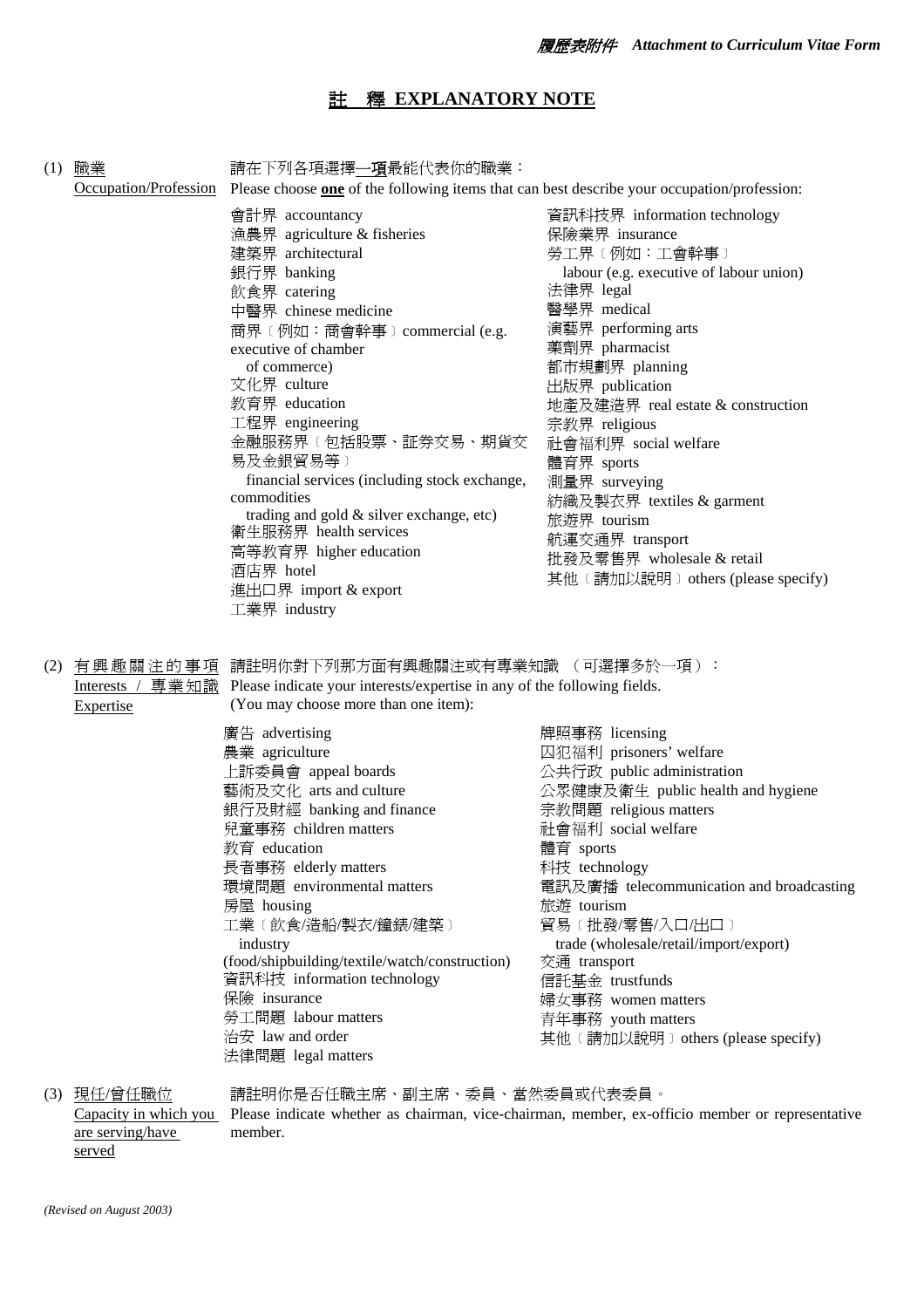## 個人履歷表(私人及機密) **CURRICULUM VITAE FORM (PRIVATE AND CONFIDENTIAL)**

| 請填妥本表格並交回:<br>Please complete and return this form to:<br>Secretary for Home Affairs<br>香港灣仔軒尼詩道130號<br>(Attention: Executive Officer (Personality Index))<br>修頓中心31樓<br>Personality Index Section Home Affairs Bureau<br>民政事務局個人檔案部<br>31/F Southorn Centre 130 Hennessy Road<br>(經辦人:行政主任 (個人檔案))<br>Wan Chai Hong Kong | 相片<br><b>Photo</b> |
|---------------------------------------------------------------------------------------------------------------------------------------------------------------------------------------------------------------------------------------------------------------------------------------------------------------------------|--------------------|
|---------------------------------------------------------------------------------------------------------------------------------------------------------------------------------------------------------------------------------------------------------------------------------------------------------------------------|--------------------|

### 在填寫本履歷表前,請先細閱第四頁的須知事項。為方便將資料輸入電腦,請盡可能以英文填寫。 Please read the **Points to Note on page 4 carefully before** you complete this curriculum vitae form.

| 香港身份證號碼<br>HK Identity Card No.:                                                                           | 稱謂:*先生/女士/太太/小姐/博士/醫生/教授/牧師/其他:<br>Title: *Mr/Ms/Mrs/Miss/Dr/Prof/Rev/Others: |
|------------------------------------------------------------------------------------------------------------|-------------------------------------------------------------------------------|
| 中文姓名<br>Name in Chinese:                                                                                   | 英文姓名 Name in English:                                                         |
| 中 文 姓 名 電 碼<br>Chinese Name in Code:                                                                       | 姓 氏 Surname<br>名 Given Name                                                   |
| 獲 頒 勳 銜 及 獎 章 (包括 獲 委 任 爲 太 平 紳 士 )<br>Honours and Awards (including appointment as Justice of the Peace): | 頒授 /委任日期<br>Date of Award/Appointment:                                        |
| *是 / 否<br>是否香港永久性居民?<br>Are you a Hong Kong Permanent Resident?<br>*Yes / No                               | 國籍 Nationality:                                                               |
| 出生年月:<br>Month and Year of Birth:<br>月Month<br>年Year                                                       | 性別: *男 / 女<br>Sex:<br>$*M / F$                                                |
| 婚姻狀況: *未婚/已婚/離婚/分居/喪偶<br>Marital Status: *Single/Married/Divorced/Separated/Widowed                        | 是否有子女?<br>*是/ 否<br>Do you have children? :<br>$*$ Yes / No                    |
| 配偶中文姓名 Name of Spouse in Chinese:                                                                          | 配偶英文姓名Name of Spouse in English:                                              |
| 辦事處地址 Office Address:                                                                                      | (可選擇是否填寫 Optional)<br>住宅地址 Residential Address:                               |
| 電話號碼 Telephone No.:                                                                                        | 電話號碼 Telephone No.:                                                           |
| 流動電話號碼 Mobile Phone No. :                                                                                  | 請以 *辦事處 / 住宅 地址作爲郵寄地址。                                                        |
| 傳真號碼 Facsimile No.:                                                                                        | Please use the * office / residential address as the mailing address.         |
| 電郵地址 Email Address:                                                                                        |                                                                               |
| 職業 Occupation/Profession (註釋1 Explanatory Note 1):                                                         |                                                                               |
| 現時職位 Current Employment <sup>+</sup>                                                                       |                                                                               |
| 職銜 Post Title<br>機構 Company / Organization<br>公司                                                           | 業務性質 Nature of Business                                                       |
|                                                                                                            |                                                                               |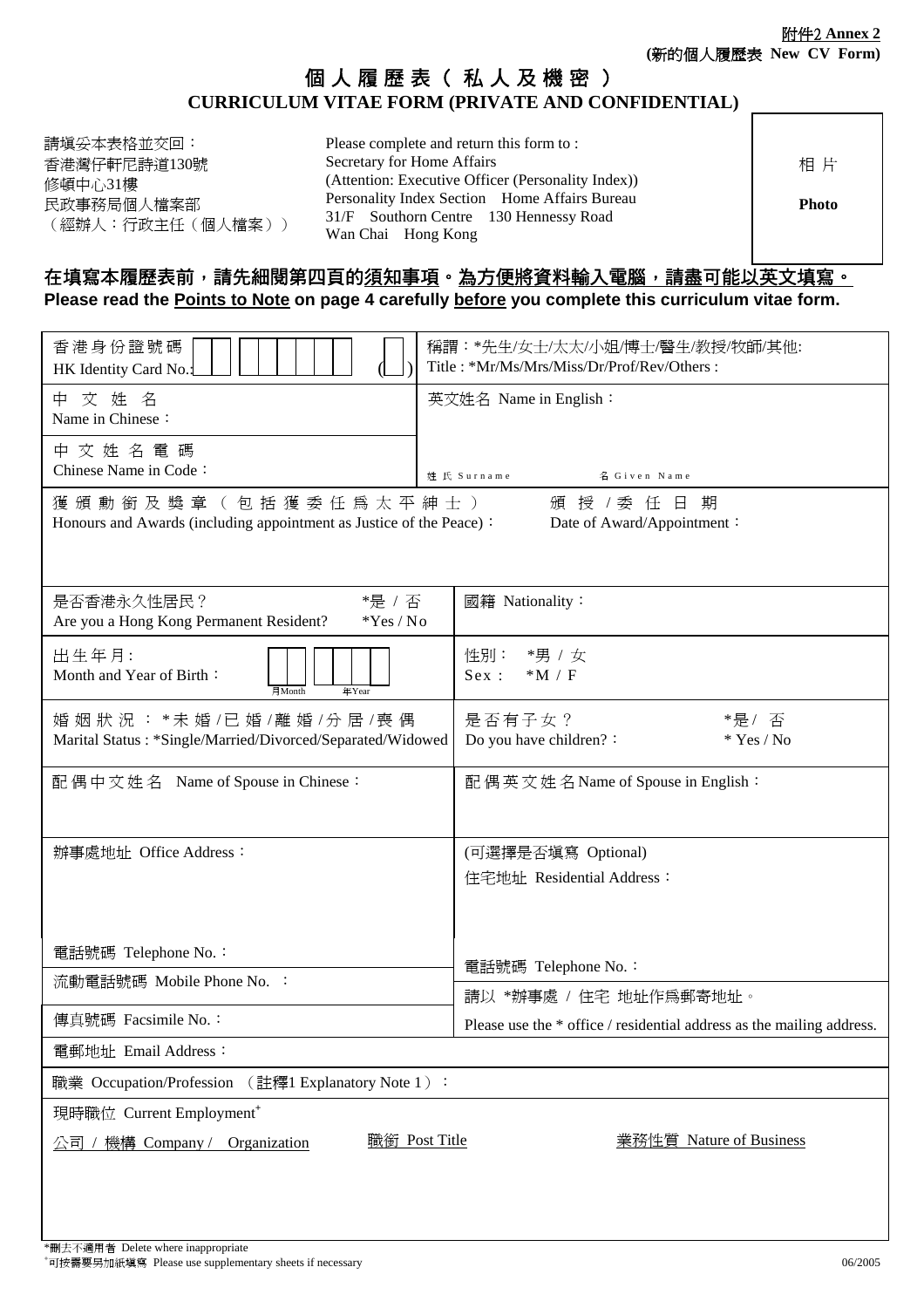| 能講或能寫的語言/方言 Languages/Dialects:*中文 Chinese / 英文 English / 廣東話 Cantonese / 普通話 Putonghua<br>其他(請註明) Others (please specify):              |
|------------------------------------------------------------------------------------------------------------------------------------------|
| 教育程度 Educational Level: * 小學 Primary / 中學 Secondary / 大專 Post-Secondary / 大學 University<br>曾就讀的學校 (可選擇是否填寫) Schools Attended (Optional): |
| 獲取資格 Qualifications Attained <sup>+</sup> :                                                                                              |
| Interest / Expertise (Explanatory Note 2) :<br>有興趣關注的事項 / 專業知識 (註釋2)                                                                     |
| 如有近親現時出任政府委員會成員,請提供其姓名:<br>Please give the name(s) of any close relatives serving on Government boards and committees:                   |
| Affiliations to Political Parties/Political Groups (Optional):<br>與政黨/政團的聯繫(可選擇是否填寫)                                                     |

| 在政府委員會的社會服務+<br><b>Community Service on Government Boards and Committees</b> <sup>+</sup> |                                             |            |             |  |  |  |
|-------------------------------------------------------------------------------------------|---------------------------------------------|------------|-------------|--|--|--|
| 委員會名稱                                                                                     | 現任/曾任職位 (註釋3)<br>Capacity in which you are  |            | 期間 Duration |  |  |  |
| Name of Board/Committee                                                                   | serving/have served<br>(Explanatory Note 3) | $\pm$ From | 至 To        |  |  |  |
|                                                                                           |                                             |            |             |  |  |  |
|                                                                                           |                                             |            |             |  |  |  |
|                                                                                           |                                             |            |             |  |  |  |
|                                                                                           |                                             |            |             |  |  |  |
|                                                                                           |                                             |            |             |  |  |  |
|                                                                                           |                                             |            |             |  |  |  |
|                                                                                           |                                             |            |             |  |  |  |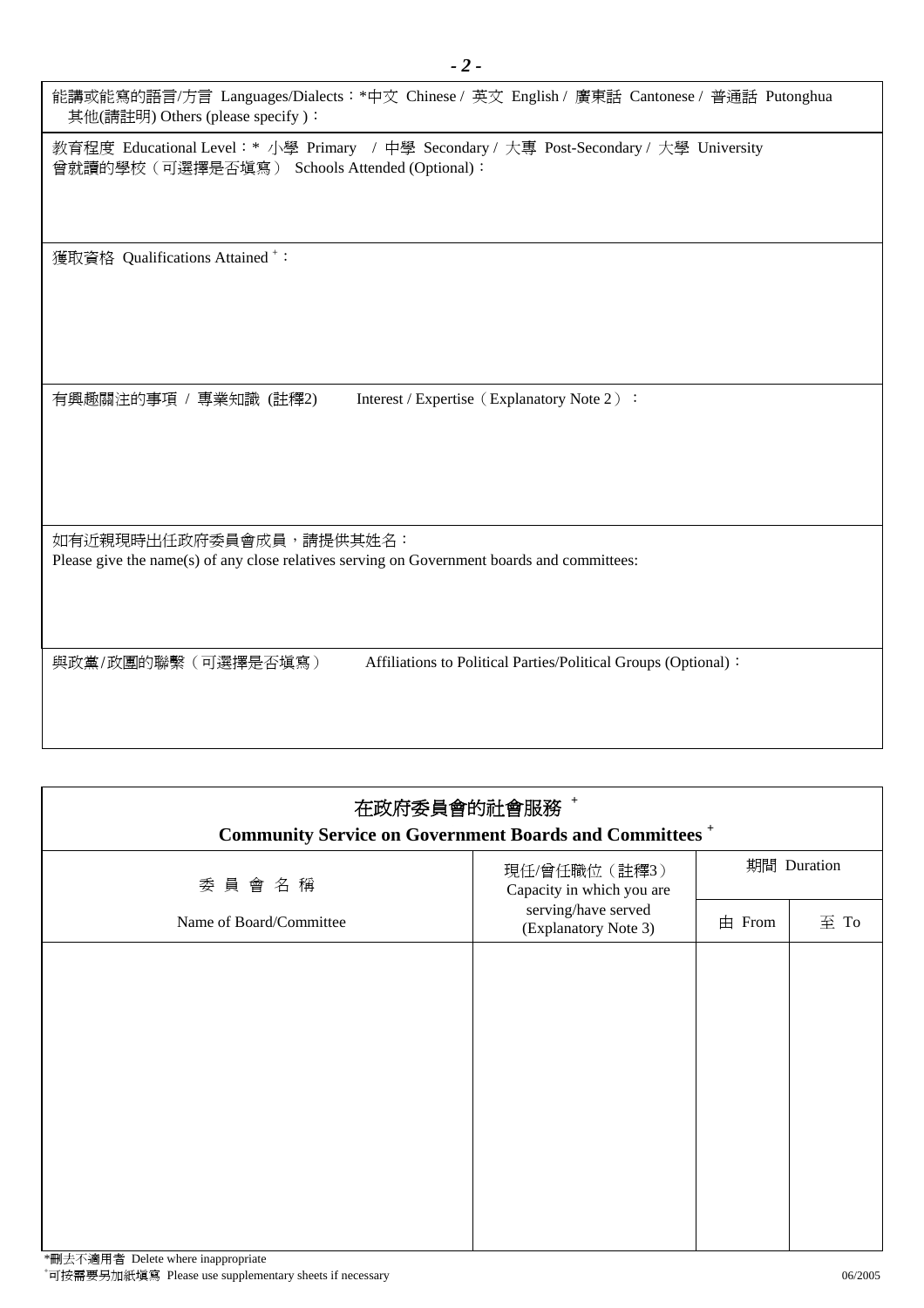| 在志願團體、行業組織、社區組織及政治組織的社會服務(政府委員會除外)+<br><b>Community Service on Voluntary Agencies, Trade, Community and Political Organizations</b><br>(other than Government Boards and Committees) <sup>+</sup> |                                                                                           |            |             |  |  |  |
|---------------------------------------------------------------------------------------------------------------------------------------------------------------------------------------------------|-------------------------------------------------------------------------------------------|------------|-------------|--|--|--|
| 團體 /活動名稱                                                                                                                                                                                          | 現任/曾任職位 (註釋3)<br>Capacity in which you are<br>serving/have served<br>(Explanatory Note 3) |            | 期間 Duration |  |  |  |
| Name of Organization/Activity                                                                                                                                                                     |                                                                                           | $\pm$ From | 至 To        |  |  |  |
|                                                                                                                                                                                                   |                                                                                           |            |             |  |  |  |
|                                                                                                                                                                                                   |                                                                                           |            |             |  |  |  |
|                                                                                                                                                                                                   |                                                                                           |            |             |  |  |  |
|                                                                                                                                                                                                   |                                                                                           |            |             |  |  |  |
|                                                                                                                                                                                                   |                                                                                           |            |             |  |  |  |
|                                                                                                                                                                                                   |                                                                                           |            |             |  |  |  |
|                                                                                                                                                                                                   |                                                                                           |            |             |  |  |  |
|                                                                                                                                                                                                   |                                                                                           |            |             |  |  |  |
|                                                                                                                                                                                                   |                                                                                           |            |             |  |  |  |
|                                                                                                                                                                                                   |                                                                                           |            |             |  |  |  |
|                                                                                                                                                                                                   |                                                                                           |            |             |  |  |  |

*- 3 -* 

### 聲明 **DECLARATION**

本人已細閱第四頁的**須知事項**。本人謹此聲明,在此履歷表上填報的資料,就本人所知,均屬 真確及最新的資料。本人明白並同意,本人所提供的個人資料可作**須知事項**第1段所列出的用途。

I have read the **POINTS TO NOTE** on page 4. I declare that the information provided in this form is accurate and up-to-date to the best of my knowledge. I agree and understand that the personal data I have provided may be used for the purposes listed in paragraph 1 of the **POINTS TO NOTE**.

簽署 Signature: 日期 Date:

 $($  )

姓名以正楷填寫 Name in BLOCK LETTERS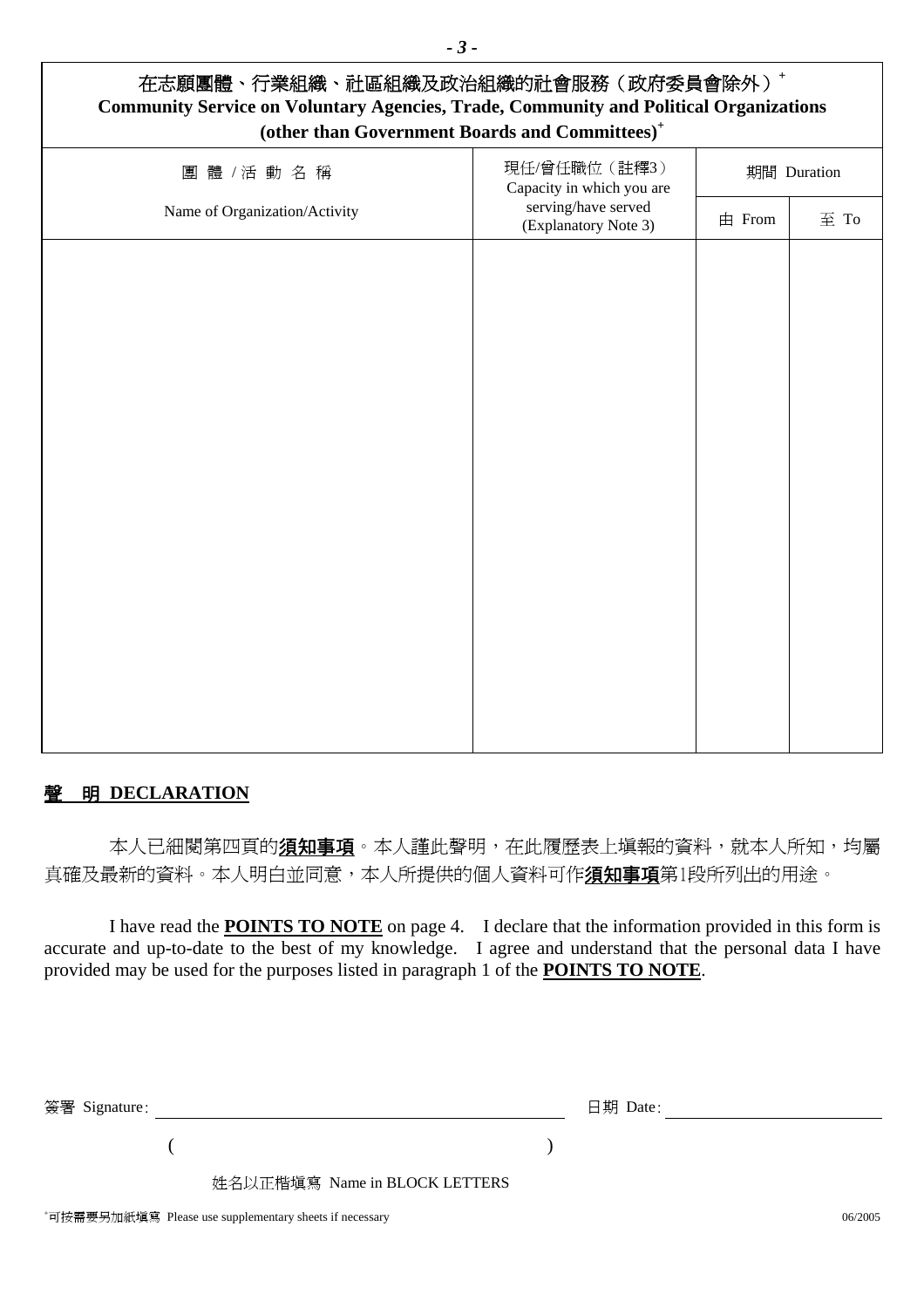### *- 4 -*  須知事項

你按本履歷表的要求提供個人資料,完全是出於自願。你所提供的個人資料將依照《個人資料(私隱) 條例》(第486章)的規定予以處理。

### 使用個人資料

- 1 . 你 在本履歷表 所 提供的個人資 料 , 將 由政府 總 部民政事務局 保 存 。民政事務局可 使 用有關的個人 資料,並可向政府其他局及部門透露這些資料,作下列用途:
	- (a) 有關政府委任事宜,包括政府委員會的任命;
	- (b) 方 便 政府與 你 的 聯 絡 ;
	- (c) 方 便 頒授獎狀 /獎章( 若 有的話) ; 及 /或
	- (d) 與 上述目 的 直 接 有關的用 途 。

你在"職業"、"現時職位"及"在政府委員會的社會服務"欄內填報的個人資料,也有可能因 上 述 (a)項 或 (c)項 所 述 的 用 途 而 公 開 讓 公 眾參閱 。 除 非 你 表 明 同 意 或香港 特 別行政區的 法律所容 許, 否則你在本履歷表所提供的個人資料將不會用作上述目的以外的用途。

### 取閱個人資料

- 2 . 你 有 權 :
	- (a) 取 得 民政事務局 所保存 有 關 你 個人資 料 的 列 印 本 ;
	- (b) 要 求改正你 的個人資 料 。

#### 查 詢

3 . 凡 涉 及本履歷表 所收集得 的個人資 料 或與本履歷表有關的任 何查詢 , 均 可 向 以 下 人員提出: 香港灣仔軒尼詩道 130號

修頓中心 31樓 政 府 總 部民政事務局 行政主任(個人檔案) 【 電話: 2835 1575 / 電郵地址 : **eo\_pi@hab.gov.hk**】

### 個人聲明

4. 請在履歷表 第三頁 的 聲 明 內 簽 名 , 然後將 填妥的表格寄回民政事務局局 長 。

### **POINTS TO NOTE**

It is voluntary for you to supply the personal data requested of you in this form. Any personal data provided will be treated in compliance with the Personal Data (Privacy) Ordinance (Cap. 486).

#### **Use of Personal Data**

- 1. Personal data provided by means of this form will be retained by the Home Affairs Bureau, Government Secretariat. The personal data will be used by the Home Affairs Bureau and may be disclosed to other Government bureaux and departments for the following purposes:
	- (a) activities relating to Government appointments, including appointments to Government boards and committees;
	- (b) to facilitate communication between Government and yourself;
	- (c) to facilitate the granting of awards (if any); and/or (d) any other purpose directly related to the above pur
	- any other purpose directly related to the above purpose $(s)$ .

Personal data provided under "Occupation/Profession" , "Current Employment" and "Community Service on Government Boards and Committees" may also be disclosed to the public for information in connection with matters relating to (a) or (c) mentioned above. Personal data provided in this form will not be used for purposes other than those mentioned above unless you have given prescribed consent to such use or unless such use is permitted by the Laws of Hong Kong Special Administrative Region.

#### **Access to Personal Data**

- 2. You have the right to:
	- (a) obtain a printed copy of your personal data held by the Home Affairs Bureau;
	- (b) request the correction of your personal data.

### **Enquiry**

3. All enquiries concerning the personal data collected in this form or the form itself should be addressed to:

Executive Officer (Personality Index),

Home Affairs Bureau, Government Secretariat,

31/F, Southorn Centre, 130 Hennessy Road,

Wan Chai, Hong Kong.

(Tel: 2835 1575 / Email Address : **eo\_pi@hab.gov.hk**)

### **Declaration by Individuals**

Please sign the declaration on page 3 of the form and return the completed form to the Secretary for Home Affairs.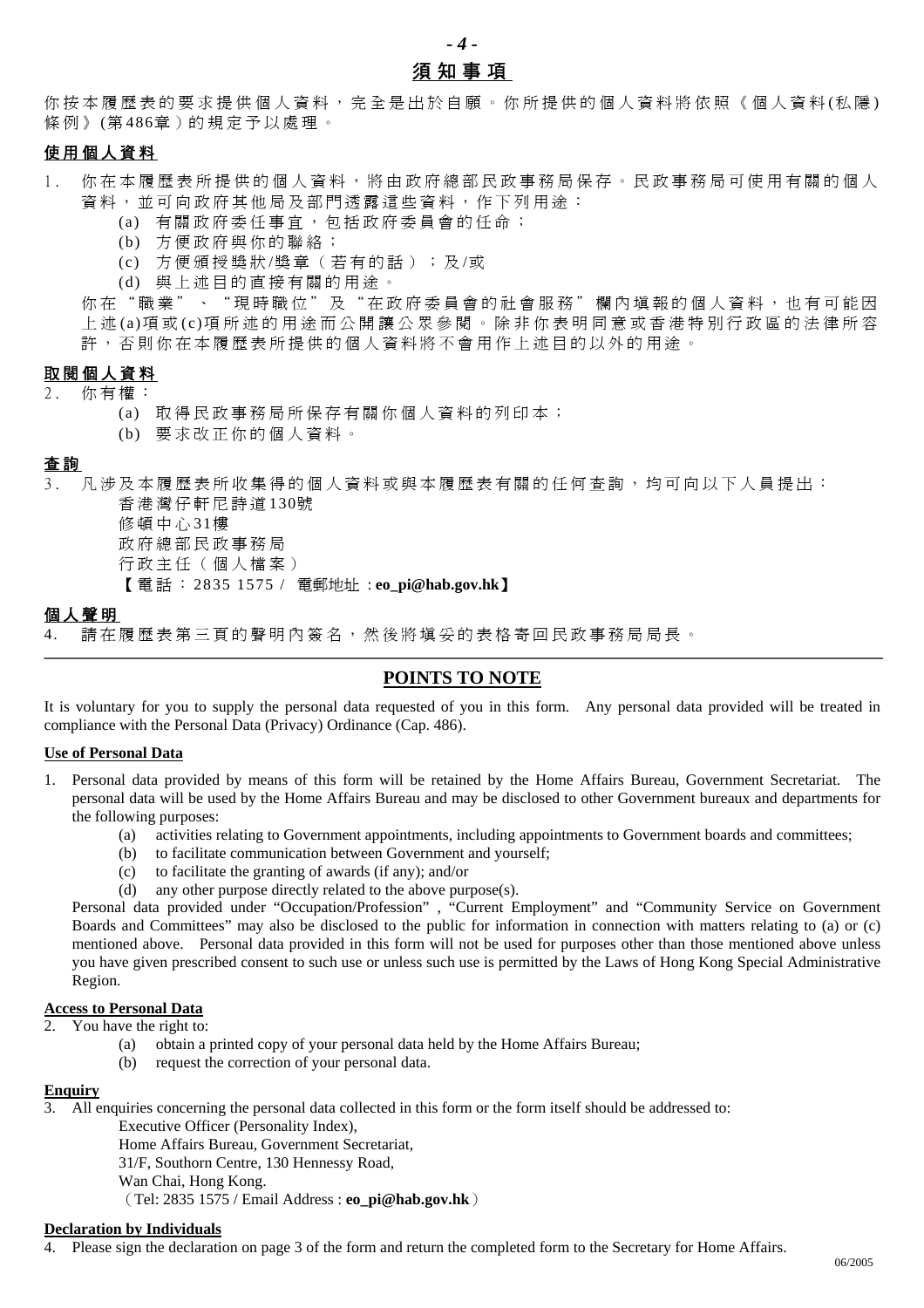### 註釋 **EXPLANATORY NOTE**

| 1. | 職業<br>Occupation/Profession                       | 請在下列各項選擇 <u>一項</u> 最能代表你的職業:<br>Please choose one of the following which best describes your occupation/profession:                                                                                                                                                                                                                                                                                                                                                                                                                                                                          |                                                                                                                                                                                                                                                                                                                                                                             |  |
|----|---------------------------------------------------|----------------------------------------------------------------------------------------------------------------------------------------------------------------------------------------------------------------------------------------------------------------------------------------------------------------------------------------------------------------------------------------------------------------------------------------------------------------------------------------------------------------------------------------------------------------------------------------------|-----------------------------------------------------------------------------------------------------------------------------------------------------------------------------------------------------------------------------------------------------------------------------------------------------------------------------------------------------------------------------|--|
|    |                                                   | 會計 accountancy<br>漁農業 agriculture & fisheries<br>建築、都市規劃及測量 architectural,<br>planning and surveying<br>藝術及文化 arts and culture<br>銀行及金融服務 banking and financial<br>services<br>商業 business<br>飲食 catering<br>中醫 Chinese medicine<br>教育 education<br>工程 engineering<br>高等教育 tertiary education<br>酒店及旅遊 hotel and tourism<br>人力資源 human resources                                                                                                                                                                                                                                             | 進出口 import & export<br>資訊科技 information technology<br>保險業 insurance<br>法律 legal<br>製造業 manufacturing industry<br>市場推廣 marketing<br>醫療衛生服務 medical and health services<br>地產及建造業 real estate & construction<br>宗教 religious<br>社會福利 social welfare<br>體育 sports<br>航運交通及物流 transport and logistics<br>批發及零售 wholesale & retail<br>其他 (請註明) others (please specify)           |  |
| 2. | 有興趣關注的事項 /<br>專業知識 Interest /<br><b>Expertise</b> | 請註明你對下列那方面有興趣關注或有專業知識 (可選擇多於一項):<br>Please indicate your interest/expertise in any of the following fields<br>(you may choose more than one item):<br>漁農業 agriculture and fisheries<br>上訴委員會 appeal boards<br>藝術、演藝事業及文化 arts, performing<br>arts and culture<br>金融 (包括銀行、証券、保險、會計)<br>finance (including banking, securities,<br>accountancy and insurance)<br>兒童事務 children matters<br>教育 education<br>長者事務 elderly matters<br>環境問題 environmental matters<br>性別課題 gender matters<br>酒店及旅遊 hotel and tourism<br>房屋 housing<br>勞工事務 labour matters<br>治安 law and order<br>法律問題 legal matters | 牌照事務 licensing<br>製造業 manufacturing industry<br>囚犯福利 prisoners' welfare<br>公眾健康及衛生 public health and hygiene<br>科學及科技 science and technology<br>社會福利 social welfare<br>體育及康樂 sports and recreation<br>電訊及廣播 telecommunication and broadcasting<br>貿易 trade<br>航運交通及物流 transport and logistics<br>信託基金 trust funds<br>青年事務 youth matters<br>其他 (請註明) others (please specify) |  |

3. 現任/曾任職位 Capacity in which you are serving/have served 請註明你是否任職主席、副主席、委員、當然委員或代表委員。 Please indicate whether you are serving / have served as chairman, vice-chairman, member, ex-officio member or representative member.

06/2005